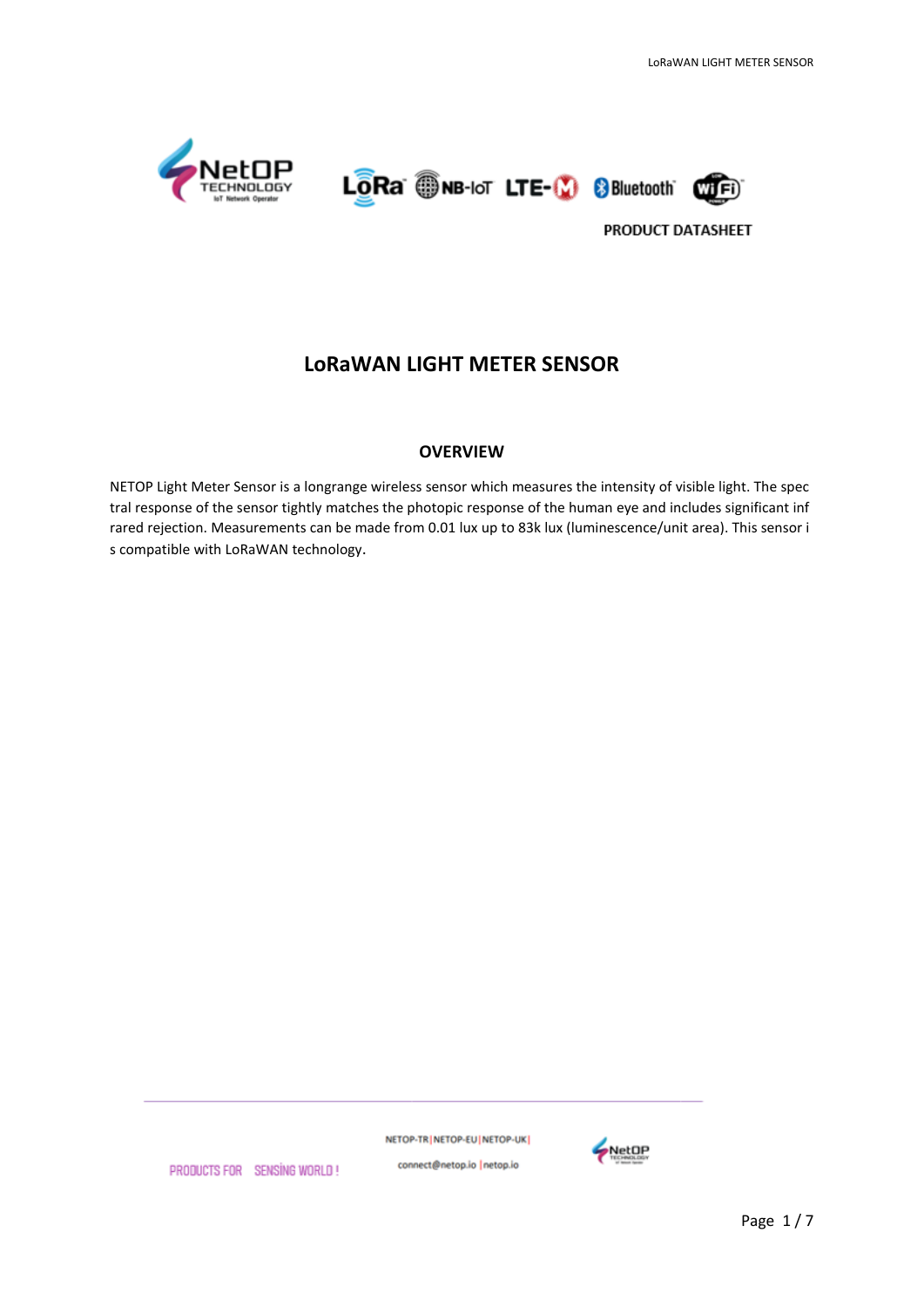

#### **TECHNICAL DRAWING**

#### **Box With Terminal Seal**





#### **Cover Page**



NETOP-TR | NETOP-EU | NETOP-UK |

connect@netop.io |netop.io



PRODUCTS FOR SENSING WORLD!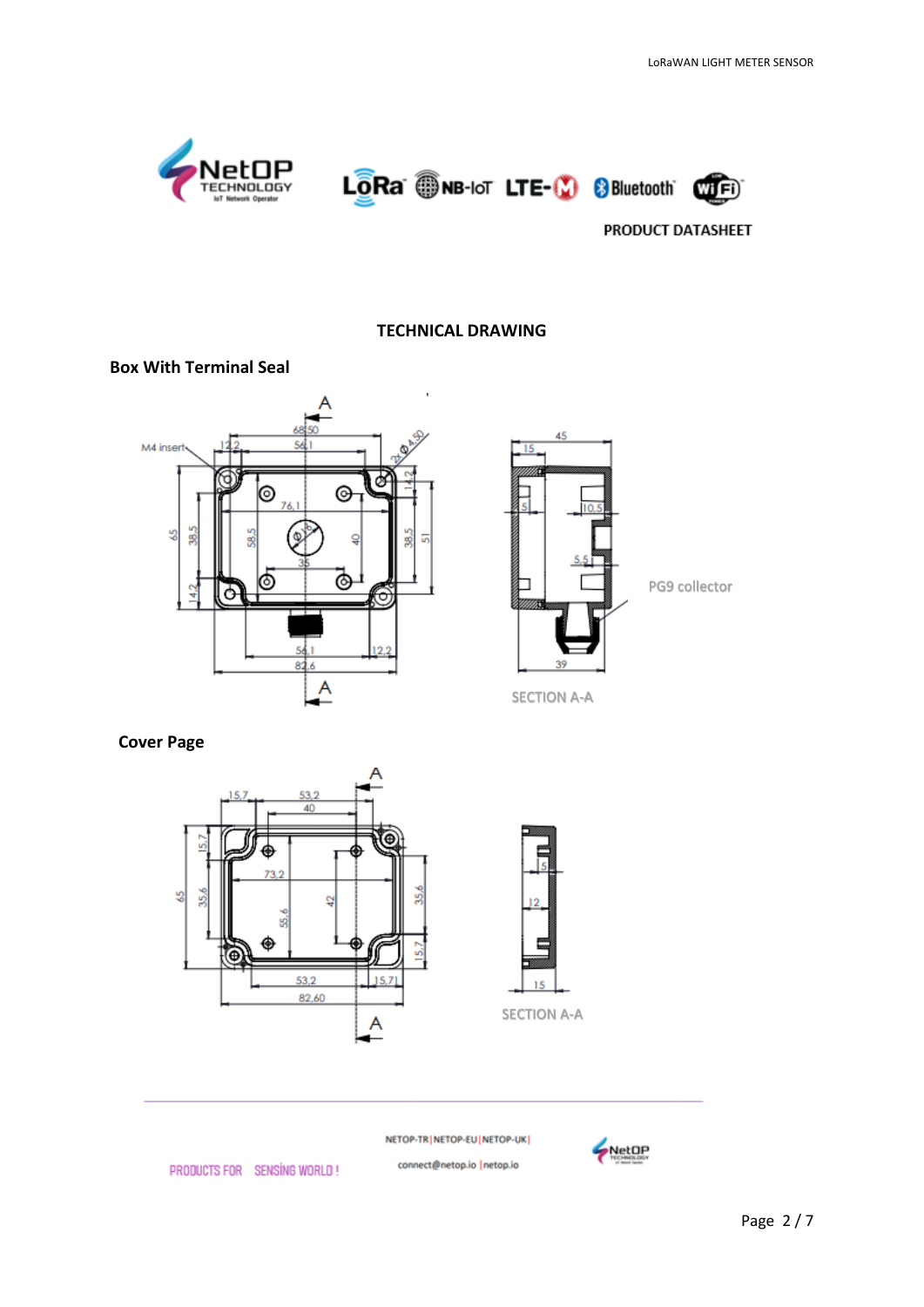





# **KEY FEATURES**  Real Plug & Play Easy to mount & install Compatible with LoRaWAN™ specification Maintenance free Secure communication (AES-128) Ultra -Low Power Consumption Certificate: LoRaWAN™

## **COMMUNICATION SPECS**

Compatible with LoRaWAN Specification 1.0.3

The sensor uses Low Power Wide Area Network-LPWAN technology (LoRa) for connectivity

Compliant with Low and High Frequencies (AS923, AU915, CN470, CN779, EU433, EU868, IN865, KR920, RU864, US915 MHz ISM bands)

Supports High power and Low power LoRa RF applications: - Up to +22 dBm at US915 and AU915, - Up to +14 dBm elsewhere

Ultra -low power consumption. Excellent long-term stability.

170 dB maximum link budget

Radio Performance: High RX sensitivity down to -148 dBm

Full ADR, OTAA and ABP support

Long range wireless data transmission

PRODUCTS FOR SENSING WORLD!

NETOP-TRINETOP-EUINETOP-UKI

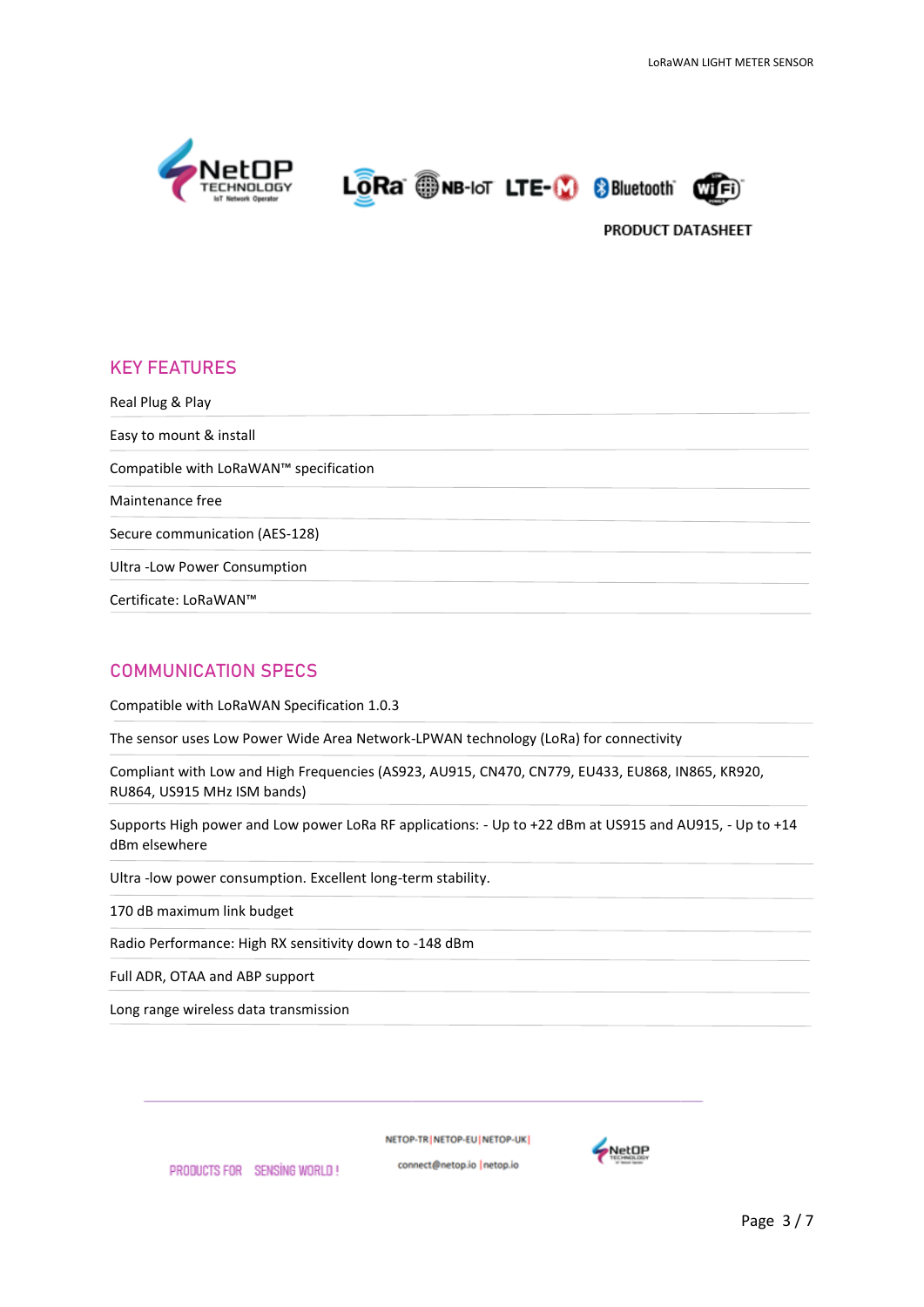





#### **MECHANICS**

Housing: ABS (IP65 or higher)

Dimensions: 82.5 x 65 x 45 mm

Operating Temperature: -40°C to 85°C

#### **POWER SUPLY**

AA Battery 3.6 V Li-SOCI2-Saft LS 14500

#### **INDICATORS**

Status LED (on board)

## **LoRaWAN LIGHT METER SENSOR SPECIFICATIONS**

Measurement Range: 0.01 lux to 83000 lux

Resolution: 0.01 lux

#### **CERTIFICATIONS & RELIABILITY**

EN 60950-1;2006/A2:2013

ETSI EN 301 489-17 V3.1.1(2017-02)

EN 55032:2015

NETOP-TR NETOP-EU NETOP-UK

connect@netop.io |netop.io PRODUCTS FOR SENSING WORLD!

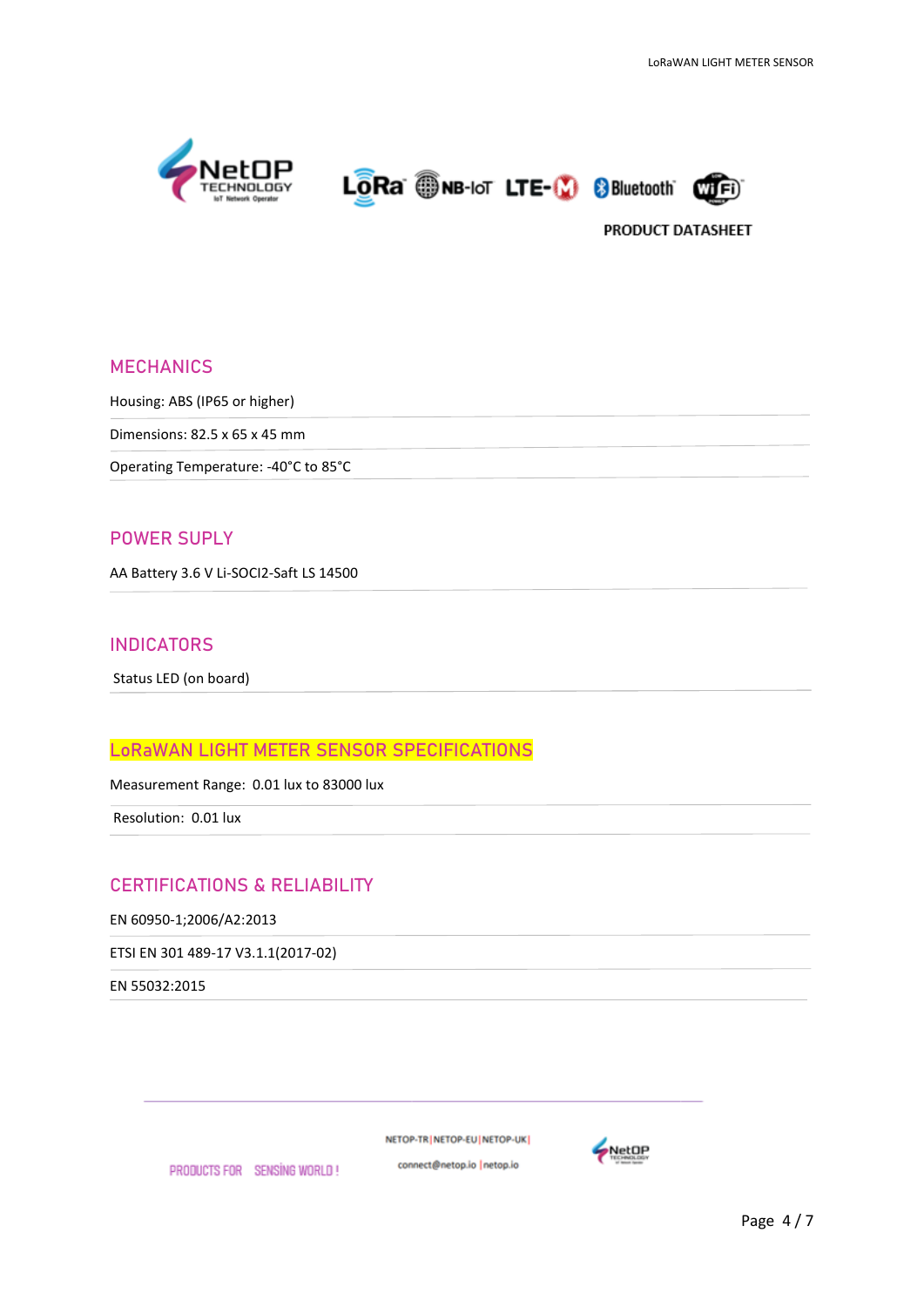





## LoRaWAN FRAME FORMAT

Standard packet size: 24 Bytes

00-01-02-03-04-05-06-07-08-09-10-11-12-13-14-15-16-17-18-19-20-21-22-23

1 byte: Connection Type(1->LoRaWAN)

#### INFORMATION

012345678: Device ID

|1|: Indicates the type of connection the device uses.

NETOP-TR | NETOP-EU | NETOP-UK |



PRODUCTS FOR SENSING WORLD!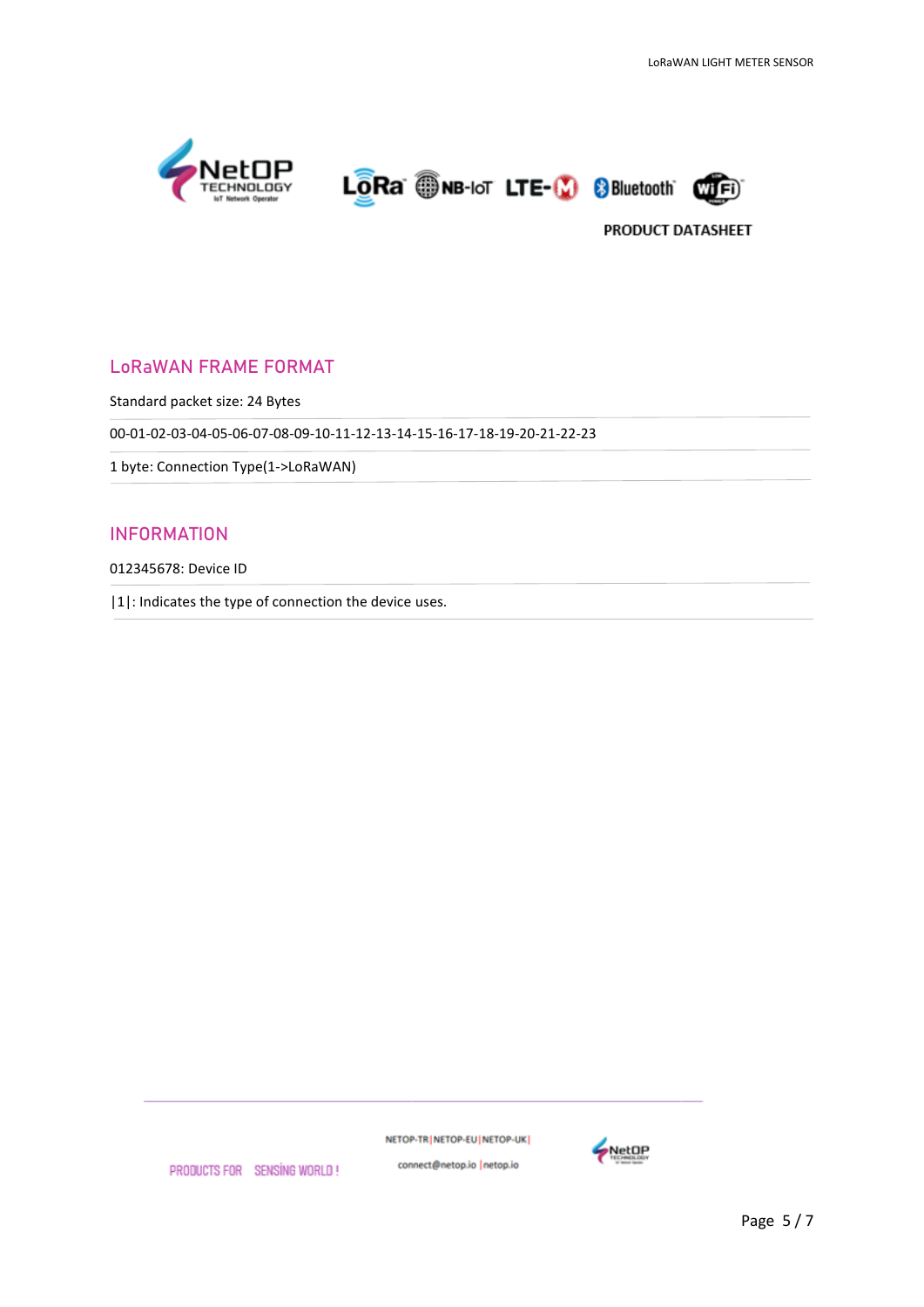





## LoRaWAN LIGHT METER SENSOR PROTOCOL

01-0E-01-02-03-04-YY-YY-YY-YY-YY-YY-YY-YY-YY-YY-YY-01-2C-25-01-12-0D-EF

01: Selected Slot (1 byte)

0E: ALS Sensor Board ID (1 byte)

01020304: ALS Sensor Data 0x01020304H ->16909060D (4 bytes) LUX

YY-YY: Empty Data (11 bytes)

012C: Sleeping Period 0x012CH -> 300D Seconds (2 bytes)

25: Payload Counter 0x25H -> 37D (1 byte)

01: Sensor Message Type Periodic (02->Sensor Message Type Interrupt) (1 byte)

12: Sensor FW Version (1 byte)

**i.** Main Version 1 **ii.** Sub Version 2

0DEF: 0x3567H -> 3567D -> 3567mV -> 3.567V (2 bytes)

NETOP-TR NETOP-EU NETOP-UK



PRODUCTS FOR SENSING WORLD!